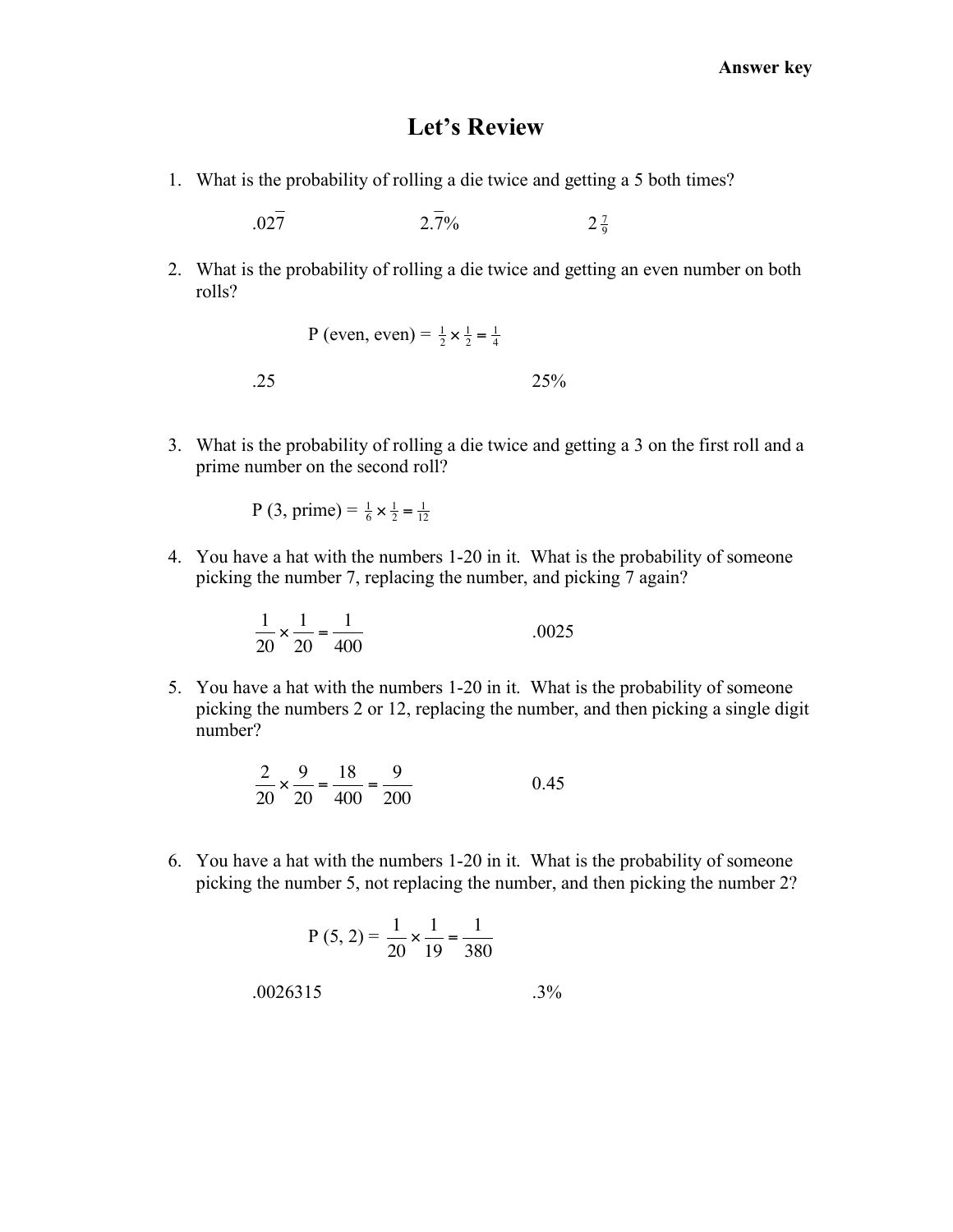## **A career in the medical field might be neat!**

A recent study by the American Pediatrics Association showed that 45% of children under the age of three years old are likely to get ear infections, while 20% are likely to get strep throat. Complete the table to determine the following probabilities.

|                         | Ear infections (0.45) |     | No ear infections $(0.55)$           |     |
|-------------------------|-----------------------|-----|--------------------------------------|-----|
|                         | $.45 \times .2 = .09$ |     | $.2 \times .55 = .11$                |     |
| Strep throat $(0.2)$    | 9<br>100              | 9%  | $\frac{11}{100}$                     | 11% |
|                         | $.8 \times .45 = .36$ |     | $.8 \times .55 = .44$                |     |
| No strep throat $(0.8)$ | $\frac{36}{100}$      | 36% | $=\frac{11}{25}$<br>$\frac{44}{100}$ | 44% |

! ! 1. What is the probability that a child under the age of three will have both an ear ! infection and strep throat?

| .09 | $\Omega$<br>100 | 9% |
|-----|-----------------|----|
|     |                 |    |

2. What is the probability that a child under the age of three will have an ear infection but not have strep throat?

$$
\frac{36}{100} = \frac{9}{25} \qquad \qquad 36\%
$$

! 3. What is the probability that a child under the age of three will not have an ear infection but will have strep throat?

> **.11 11 100 11%**

4. What is the probability that a child under the age of three will not have an ear infection nor will they have strep throat?

$$
\frac{44}{100} = \frac{11}{25} \tag{44\%}
$$